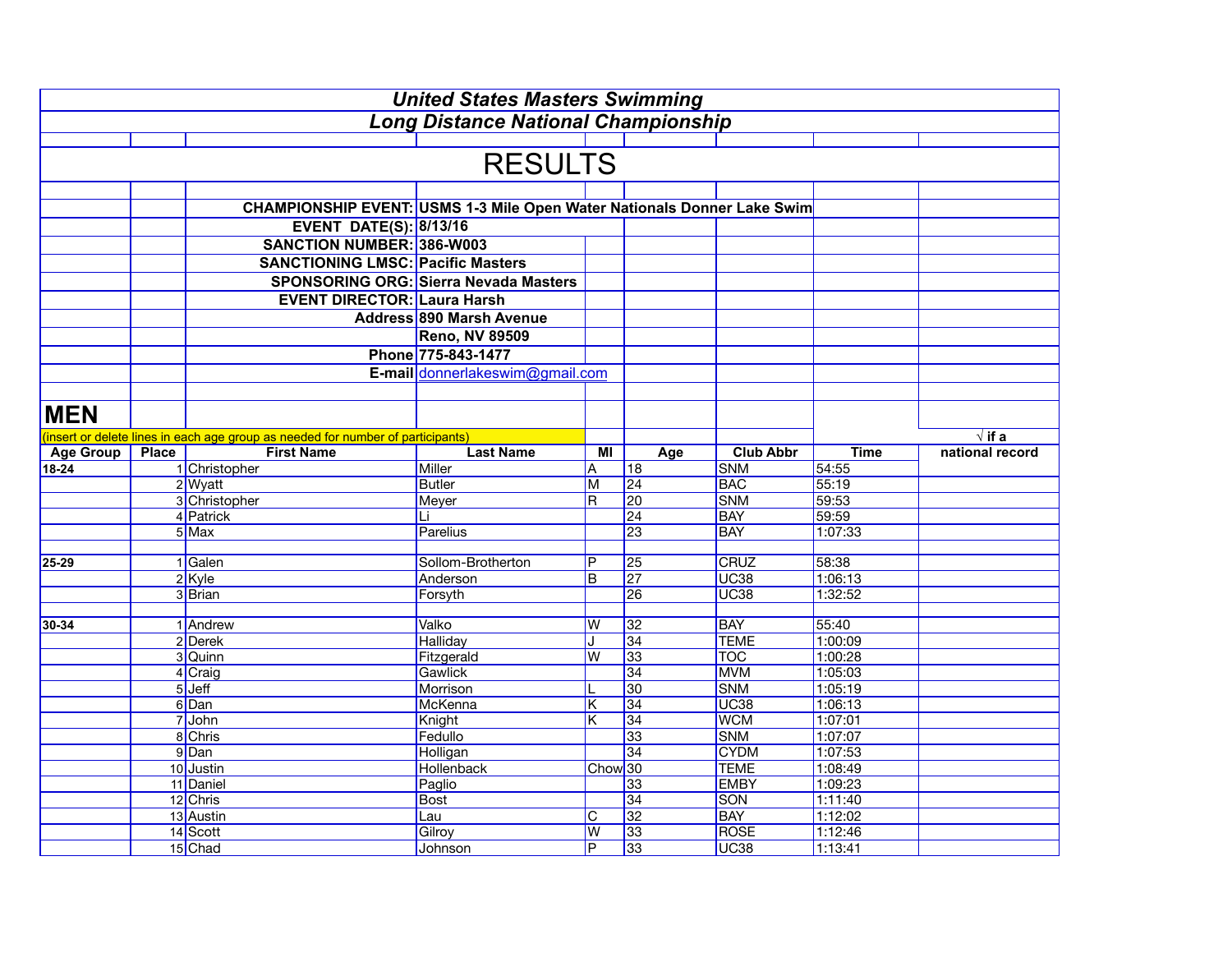|       | $16$ Jeff      | Hagan           | T                       | 34              | <b>RAMS</b> | 1:15:31 |  |
|-------|----------------|-----------------|-------------------------|-----------------|-------------|---------|--|
|       | 17 Grayson     | <b>Tynes</b>    | D                       | 31              | <b>DAM</b>  | 1:19:34 |  |
|       | 18 Ben         | Herrick         |                         | 33              | <b>UC38</b> | 1:23:57 |  |
|       | 19 Brent       | Nowak           |                         | 33              | <b>BAY</b>  | 1:26:57 |  |
|       |                |                 |                         |                 |             |         |  |
| 35-39 | 1 Matt         | <b>Miller</b>   |                         | 38              | <b>OREG</b> | 59:13   |  |
|       | 2 Andrew       | Ferguson        | G                       | $\overline{37}$ | <b>BAY</b>  | 1:00:01 |  |
|       | 3 Stephen      | June            | $\overline{\mathsf{R}}$ | 35              | PSM         | 1:00:24 |  |
|       | $4$ Eric       | Foster          | Q                       | 35              | <b>STAN</b> | 1:02:24 |  |
|       | 5 Patrick      | Leverty         | $\overline{\mathsf{R}}$ | 39              | <b>SNM</b>  | 1:09:01 |  |
|       | 6Brian         | Trimmer         | M                       | 39              | <b>SNM</b>  | 1:09:17 |  |
|       | 7 Timothy      | Hanson          | L                       | 35              | <b>BAY</b>  | 1:10:24 |  |
|       | 8 Jamie        | Treacy          | N                       | 35              | <b>TEME</b> | 1:12:17 |  |
|       | 9 Justin       | Brinkmeyer      | $\overline{\mathsf{R}}$ | 35              | <b>CALM</b> | 1:12:24 |  |
|       | 10 Jason       | Matsushino      | M                       | 36              | <b>DAM</b>  | 1:13:26 |  |
|       | 11 Sean        | Sullivan        | R                       | 37              | <b>SRM</b>  | 1:13:36 |  |
|       | 12 Erik        | Johnson         |                         | 37              | <b>TEME</b> | 1:13:45 |  |
|       | 13 Kevin       | Toumajian       |                         | 39              | <b>UC38</b> | 1:14:51 |  |
|       | 14 Paul        | Kidwell         | B                       | 39              | <b>TEME</b> | 1:16:47 |  |
|       | 15 Aaron       | Andrikopoulos   |                         | 35              | <b>UC38</b> | 1:19:32 |  |
|       | 16 Matt        | Lancara         | İΡ                      | 36              | <b>UC38</b> | 1:23:00 |  |
|       | 17 Ellison     | Wada            | $\overline{\mathsf{R}}$ | 37              | <b>UC38</b> | 1:25:02 |  |
|       | 18 Scott       | Zakaluzny       |                         | 39              | <b>UC38</b> | 1:31:34 |  |
|       | 19 Keith       | Santiago        |                         | 37              | <b>SMM</b>  | 1:38:30 |  |
|       |                |                 |                         |                 |             |         |  |
| 40-44 | 1 Steve        | Haney           | π                       | 42              | <b>STAN</b> | 1:00:05 |  |
|       | 2 Jared        | Calabrese       | M                       | 40              | <b>RAMS</b> | 1:03:56 |  |
|       | 3 Aaron        | Yu              | J                       | 41              | <b>BAY</b>  | 1:08:12 |  |
|       | 4Brad          | Schindler       | J                       | $\overline{43}$ | <b>MEMO</b> | 1:11:12 |  |
|       | $5$ Jeff       | Adorador        |                         | 40              | <b>UC38</b> | 1:11:25 |  |
|       | 6 Todd         | Lantry          |                         | 40              | <b>OREG</b> | 1:13:44 |  |
|       | 7 Chris        | Heisterkamp     |                         | 40              | <b>TSUN</b> | 1:50:19 |  |
|       |                |                 |                         |                 |             |         |  |
| 45-49 | 1 Kevin        | Scott           | J                       | 46              | <b>SLV</b>  | 59:13   |  |
|       | 2 Chris        | <b>Bond</b>     | $\overline{\mathsf{s}}$ | 49              | <b>WCM</b>  | 1:01:42 |  |
|       | 3 Dean         | Atchison        | $\overline{\mathsf{T}}$ | 45              | <b>TEME</b> | 1:02:19 |  |
|       | 4 Chip         | Hobson          | L                       | 49              | <b>SNM</b>  | 1:02:59 |  |
|       | 5 Peter        | <b>Mullen</b>   | ĪН                      | $\overline{47}$ | <b>UC38</b> | 1:03:52 |  |
|       | 6 Nathan       | <b>Hamilton</b> |                         | $\overline{47}$ | <b>SNM</b>  | 1:04:12 |  |
|       | 7 Robert       | <b>Burks</b>    | M                       | 45              | <b>SNM</b>  | 1:05:32 |  |
|       | 8 Eric         | Petrilla        | $\overline{A}$          | 46              | <b>SNM</b>  | 1:05:56 |  |
|       | 9 Darrin       | Connolly        |                         | $\overline{45}$ | <b>BAY</b>  | 1:08:31 |  |
|       | 10 Grady       | <b>Howes</b>    |                         | $\overline{47}$ | <b>BAC</b>  | 1:11:02 |  |
|       | 11 Brian       | <b>Noble</b>    | J                       | 46              | <b>USF</b>  | 1:11:39 |  |
|       | $12$ Don       | Low             |                         | $\overline{45}$ | <b>NVM</b>  | 1:12:50 |  |
|       | 13 Michael     | Andre           | ΙA                      | 49              | <b>UC38</b> | 1:13:55 |  |
|       | 14 Christopher | Jones           | M                       | 48              | <b>BAC</b>  | 1:14:07 |  |
|       | 15 Patrick     | Lee             | $\overline{C}$          | 48              | <b>BAC</b>  | 1:15:41 |  |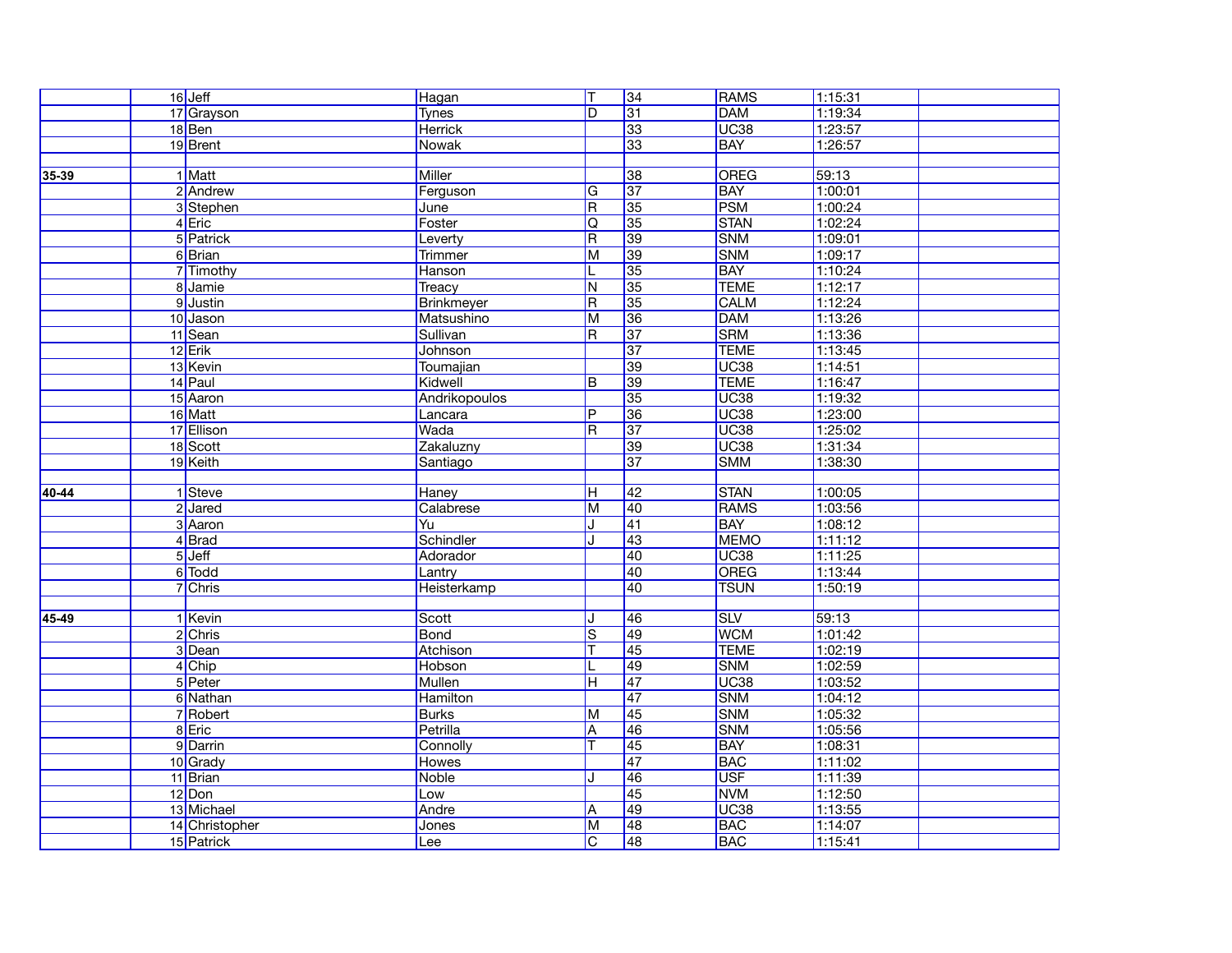|       | 16 Shane    | Bonnar          |                         | $\overline{48}$ | UC <sub>38</sub> | 1:16:34 |
|-------|-------------|-----------------|-------------------------|-----------------|------------------|---------|
|       | 17 Vince    | <b>Saunders</b> |                         | 45              | <b>TOC</b>       | 1:19:59 |
|       | 18 Jeffrey  | Foster          | M                       | 49              | <b>MEMO</b>      | 1:22:27 |
|       | 19 Nicolas  | Domeyko         | A                       | 46              | RAMS             | 1:22:51 |
|       | 20 Bernard  | <b>McGraw</b>   | Ζ                       | 46              | CRUZ             | 1:22:53 |
|       | 21 Steve    | Foster          |                         | 48              | <b>MELO</b>      | 1:23:16 |
|       | $22$ Ted    | Stinson         | A                       | $\overline{45}$ | <b>STAN</b>      | 1:23:54 |
|       | 23 Breck    | Overall         |                         | 45              | <b>SNM</b>       | 1:25:20 |
|       | 24 David    | Norman          | W                       | 49              | <b>ASCP</b>      | 1:27:43 |
|       | 25 Robert   | Rachwald        | $\overline{\mathsf{R}}$ | 46              | <b>TEME</b>      | 1:35:15 |
|       | 26 David    | Cohen           | G                       | 46              | UC <sub>38</sub> | 1.44:51 |
|       | 27 Bradford | Kraetzer        |                         | 49              | <b>UC38</b>      | 1:56:43 |
|       | 28 Michael  | Condrin         | $\overline{P}$          | 46              | <b>UC38</b>      | 2:35:28 |
|       |             |                 |                         |                 |                  |         |
| 50-54 | 1 Hardy     | Lussier         | $\mathsf{C}$            | $\overline{51}$ | <b>OREG</b>      | 56:58   |
|       | $2$ Kurt    | Oeler           |                         | 50              | <b>TOC</b>       | 1:00:06 |
|       | 3 John      | Sfingi          | A                       | 53              | <b>SAWS</b>      | 1:03:13 |
|       | 4 David     | Spitzler        |                         | 53              | <b>BAY</b>       | 1:04:53 |
|       | 5 Keith     | <b>Jackson</b>  |                         | 53              | <b>CLOV</b>      | 1:06:12 |
|       | 6 Todd      | <b>Arris</b>    | $\overline{\mathsf{E}}$ | $\overline{51}$ | <b>TOC</b>       | 1:06:59 |
|       | 7 Larry     | Neuman          | lн                      | 53              | <b>RAMS</b>      | 1:07:28 |
|       | 8 Hendrik   | Meerman         |                         | $\overline{54}$ | <b>LJCS</b>      | 1:08:58 |
|       | 9 Vince     | Piatt           | Т                       | 53              | <b>UC38</b>      | 1:09:39 |
|       | $10$ Ed     | <b>Henricks</b> | $\overline{P}$          | 54              | <b>SNM</b>       | 1:11:16 |
|       | 11 Dirk     | Ten Grotenhuis  | $\overline{A}$          | 50              | <b>TOC</b>       | 1:12:34 |
|       | $12$ Bob    | Frappia         | F                       | $\overline{52}$ | <b>NCA</b>       | 1:13:12 |
|       | 13 Douglas  | Cheline         | A                       | 50              | <b>BCCS</b>      | 1:13:51 |
|       | 14 Byron    | Parks           | T                       | 53              | <b>SNM</b>       | 1:14:01 |
|       | 15 Peter    | Runge           |                         | $\overline{52}$ | <b>UC48</b>      | 1:14:09 |
|       | 16 Todd     | Narter          |                         | 52              | <b>TEME</b>      | 1:18:38 |
|       | 17 Rick     | Vasquez         | A                       | 53              | <b>UC38</b>      | 1:20:05 |
|       | 18 Stephen  | Peters          | $\overline{R}$          | 50              | RAMS             | 1:20:35 |
|       | $19$ Joe    | Marenda         |                         | 50              | <b>TOC</b>       | 1:21:06 |
|       | 20 Robert   | Hennessy        | J                       | 53              | <b>LGM</b>       | 1:23:04 |
|       | $21$ Joe    | <b>Davis</b>    |                         | 52              | <b>ARM</b>       | 1:23:16 |
|       | $22$ Jeff   | <b>Mockus</b>   |                         | $\overline{52}$ | <b>UC38</b>      | 1:24:23 |
|       | 23 David    | Zuber           |                         | 53              | <b>AHMS</b>      | 1:24:34 |
|       | 24 Vince    | <b>Nibler</b>   |                         | $\overline{54}$ | <b>TEME</b>      | 1:25:32 |
|       | 25 Peter    | Wagner          |                         | 53              | UC21             | 1:27:41 |
|       | 26 Steve    | <b>High</b>     |                         | 53              | <b>NBLG</b>      | 1:28:32 |
|       | 27 Barry    | Maguire         | D                       | 54              | <b>SERC</b>      | 1:31:23 |
|       | 28 James    | <b>Walker</b>   | $\overline{P}$          | 53              | <b>WCM</b>       | 1:35:00 |
|       | 29 Scott    | Maryott         | W                       | $\overline{54}$ | <b>NSMS</b>      | 1:36:26 |
|       | 30 David    | Parsh           |                         | 52              | <b>UC38</b>      | 1:39:29 |
|       | $31$ Bill   | Lewis           |                         | 50              | <b>TEME</b>      | 1:40:10 |
|       | $32$ Tim    | Milton          | S                       | 54              | <b>NS</b>        | 1:41:13 |
|       | 33 Lalit    | Shahani         | K                       | $\overline{52}$ | <b>MELO</b>      | 1:46:38 |
|       | 34 Fred     | Egley           |                         | 53              | UC <sub>38</sub> | 1:48:36 |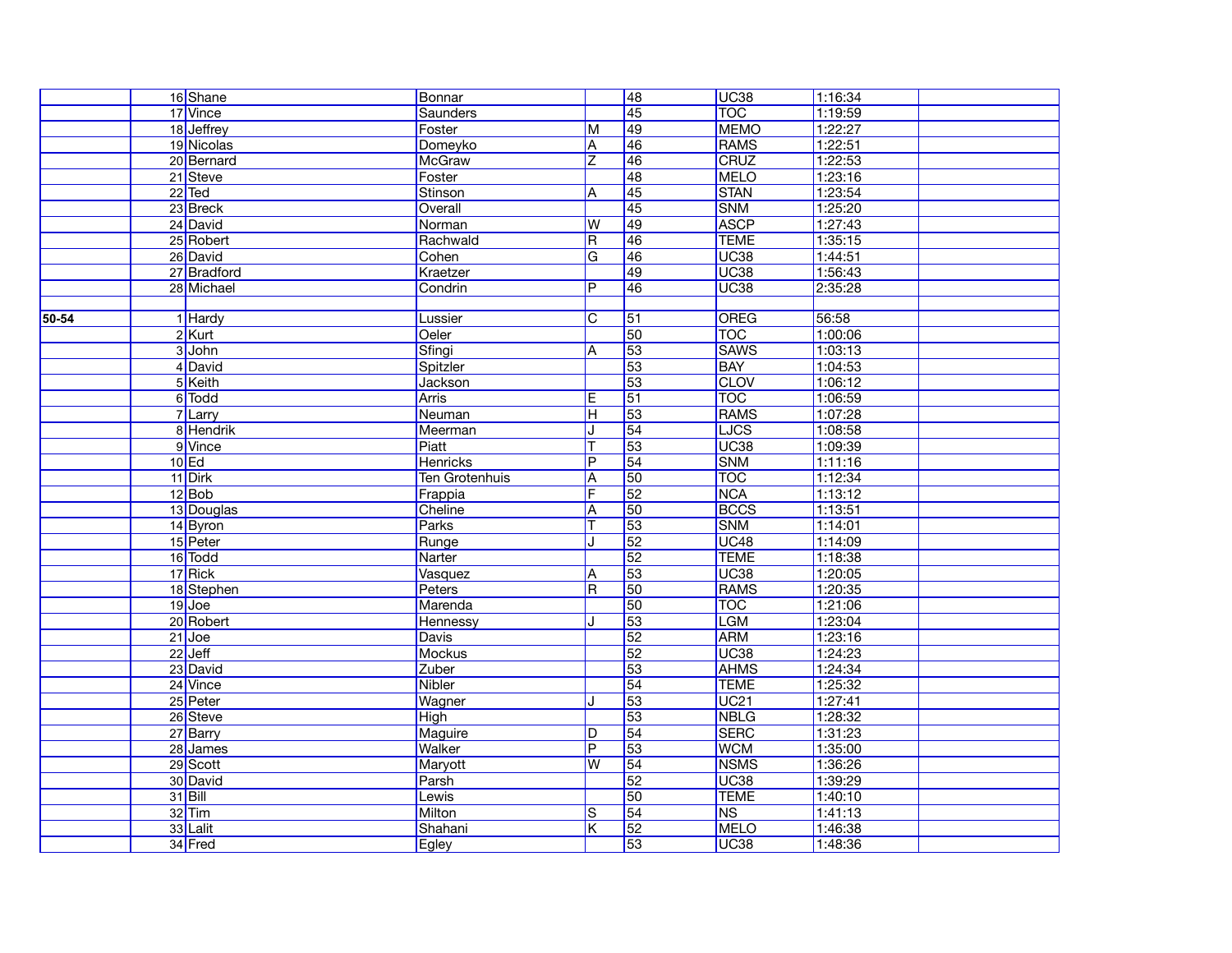| 55-59 | $1$ Bob     | Placak            | $\overline{C}$          | 57              | <b>RCP</b>  | 59:07   |  |
|-------|-------------|-------------------|-------------------------|-----------------|-------------|---------|--|
|       | 2 Chris     | <b>Tainty</b>     | IJ                      | 56              | <b>CRUZ</b> | 1:03:46 |  |
|       | 3 David     | De Cosse          | E                       | 55              | CRUZ        | 1:04:23 |  |
|       | 4 Mark      | Frazier           | D                       | $\overline{57}$ | <b>VACA</b> | 1:07:32 |  |
|       | 5 Keith     | Beland            | M                       | 57              | <b>SAC</b>  | 1:13:49 |  |
|       | 6 Greg      | DeYoung           | $\overline{B}$          | 59              | <b>NSMS</b> | 1:14:50 |  |
|       | 7 Gene      | <b>Dahle</b>      | M                       | 56              | <b>RAMS</b> | 1:15:25 |  |
|       | 8 James     | Hart              | D                       | 56              | <b>SNM</b>  | 1:16:01 |  |
|       | 9 Daniel    | Kenny             | $\overline{B}$          | 58              | <b>SMM</b>  | 1:19:10 |  |
|       | 10 Barry    | Curran            |                         | 55              | SMST        | 1:21:08 |  |
|       | 11 Joseph   | <b>Davis</b>      | $\overline{P}$          | 58              | <b>MELO</b> | 1:23:47 |  |
|       | $12$ Tim    | Reese             |                         | $\overline{57}$ | <b>SAC</b>  | 1:28:48 |  |
|       | 13 John     | Ortman            |                         | 55              | <b>UC38</b> | 1:31:24 |  |
|       | 14 Steven   | <b>Hurwitz</b>    | $\overline{\mathsf{C}}$ | 55              | <b>SERC</b> | 1:42:52 |  |
|       | 15 Douglas  | Praetzel          | J                       | 59              | <b>UC38</b> | 1:44:02 |  |
|       | 16 Michael  | Conroy            | Q                       | 59              | <b>NCA</b>  | 1:45:59 |  |
|       |             |                   |                         |                 |             |         |  |
| 60-64 | 1 Sandy     | <b>Mac Donald</b> | M                       | 60              | <b>SMST</b> | 59:24   |  |
|       | 2 Mike      | McCaffery         |                         | 63              | <b>TOC</b>  | 1:00:36 |  |
|       | 3 Mike      | Ryder             | IJ                      | 61              | <b>SNM</b>  | 1:06:25 |  |
|       | 4 Peter     | Guadagni          | M                       | 61              | <b>WCM</b>  | 1:07:21 |  |
|       | 5 David     | Carter            | W                       | 62              | <b>UC38</b> | 1:11:36 |  |
|       | 6 Clifford  | Johnson           | $\overline{\mathsf{H}}$ | 64              | <b>SNM</b>  | 1:12:16 |  |
|       | 7 Stanley   | Switzer           | R                       | 64              | <b>UC38</b> | 1:14:45 |  |
|       | 8 Tom       | Alderson          | $\overline{\mathsf{R}}$ | 64              | <b>MAM</b>  | 1:15:45 |  |
|       | 9 Matt      | ONeil             |                         | 61              | <b>CRUZ</b> | 1:16:19 |  |
|       | 10 Stephen  | <b>Bond</b>       |                         | 62              | <b>UC38</b> | 1:19:46 |  |
|       | 11 Paul     | <b>Stock</b>      | $\overline{G}$          | 63              | <b>EDHS</b> | 1:24:46 |  |
|       | 12 Don      | <b>Tatzin</b>     |                         | 64              | <b>OAK</b>  | 1:26:42 |  |
|       | 13 Michael  | Dalton            | J                       | 61              | <b>TEME</b> | 1:31:51 |  |
|       | 14 Phil     | Anderson          | J                       | 60              | <b>UC38</b> | 1:32:02 |  |
|       | 15 Steve    | Baum              |                         | 62              | <b>TEME</b> | 1:34:38 |  |
|       | 16 Kristian | Anderson          | lw                      | 62              | <b>UC38</b> | 1:34:40 |  |
|       | 17 John     | <b>Smith</b>      | $\overline{\mathsf{H}}$ | 61              | <b>UC33</b> | 1:39:41 |  |
|       | 18 Mark     | Young             | $\overline{\mathbf{s}}$ | 61              | <b>CRUZ</b> | 2:20:50 |  |
|       |             |                   |                         |                 |             |         |  |
| 65-69 | $1$ Joel    | Wilson            | $\overline{\mathsf{R}}$ | $\overline{67}$ | CRUZ        | 1:04:13 |  |
|       | $2$ Ed      | Rudloff           |                         | 69              | <b>TOC</b>  | 1:12:54 |  |
|       | 3 Mark      | Weston            | ls.                     | 66              | LJCS        | 1:20:40 |  |
|       | $4$ Dan     | Winterrowd        |                         | 65              | SMST        | 1:23:06 |  |
|       | 5 Thomas    | Knopf             | $\overline{\mathsf{H}}$ | 68              | <b>TOC</b>  | 1:23:31 |  |
|       | 6Dan        | Nadaner           |                         | $\overline{67}$ | <b>SERC</b> | 1:26:11 |  |
|       | 7 Wally     | Nidzieko          |                         | 65              | <b>SDSM</b> | 1:26:24 |  |
|       | $8$ $Bill$  | Reichle           |                         | 68              | <b>BERK</b> | 1:28:02 |  |
|       | 9 Rick      | Rucker            | $\overline{C}$          | 66              | <b>UC38</b> | 1:34:28 |  |
|       | 10Scot      | Kendall           |                         | 66              | <b>CRUZ</b> | 1:40:27 |  |
|       | 11 Brian    | <b>Bartlett</b>   | IJ.                     | 68              | <b>SNM</b>  | 1:50:06 |  |